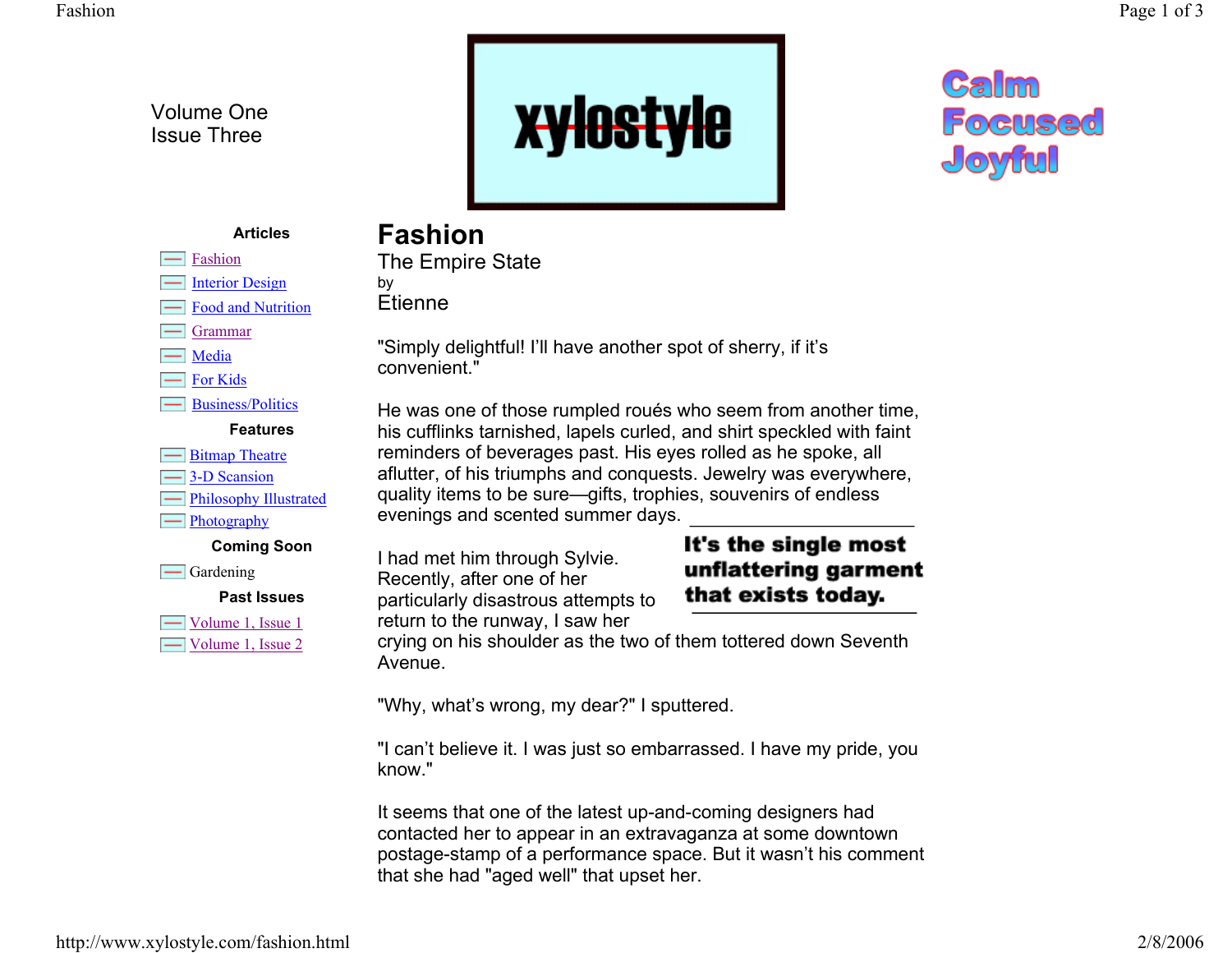Fashion

He wanted her to wear an *empire waist*.

It's been around since the toga. As part of the Bacchanalia, women accented their endowments with sashes wrapped close to the bust. They looked smashing. But those were flowing gossamer and asphodel times, quite unlike the stilted, machine-shop, assembly-line age.

With the Napoleonic era came its resurgence. Ruffled and starched, cross-stitched and silver-buttoned, it was all the rage with the ruling classes.

The Space Age brought yet another renewal and with it the beginnings of go-go plasticity. Geinrich and Courreges and Quant and little Leslie Hornsby all served to usher in the era of the Child-Woman. Curiously, what once had amplified ampleness now accentuated androgyny. Pre-pubescence gamboled freely in a seemingly bosomless universe of tykes.

So it was only natural that as flower children, Earth Mothers would gravitate toward the empire waist (under the new rubric, "granny dress"). Oddly enough, these were buxom times again, and it was perfect for the back-to-the-earth/Renaissance Fair spirit of things.

So why do women continue to wear such an abomination? There is a certain comfort level to the empire, to be sure, and maybe it returns fond memories of girlhood and cheap wine, but my, oh my! The empire waist is certainly the single most unflattering garment that exists today. It guarantees an aura of dumpiness and transforms the most sensual body into something resembling a lumpen potato.

Generally, the empire waist comes with a scoop neckline in a faint attempt to restore curvature. Long sleeves make it slightly more attractive, but pockets add a distinctly dowdy effect. And earth tones are particularly matronly. All in all, it is a style that reminds one of a bulbous middle-aged science teacher with his slacks hiked up to his chest.

"It's part of that retro bell-bottom thing," he sighed, emptying his fourth snifter in less than twenty minutes. "I guess that we'll be